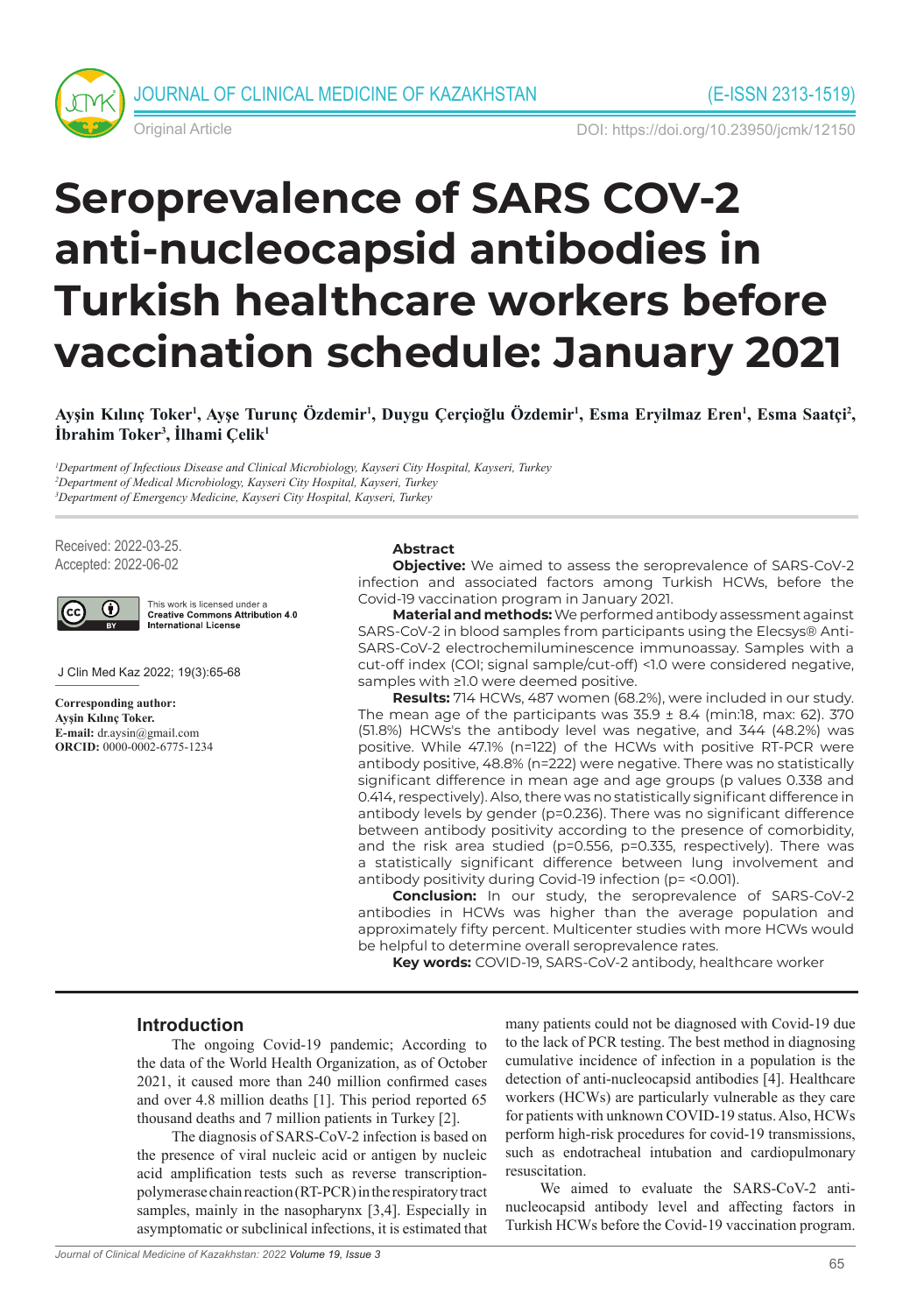## **Material and methods Study design and patients**

We conducted this study in Kayseri City Training and Research Hospital on January 18, 2021. The study included all volunteered HCWs. Participants answered a questionnaire that included medical history, occupation, risk groups according to the study area, and their symptoms during the illness if they had COVID-19 recently. We defined risk groups as low, middle, and high according to the study area. The low-risk group included medical secretary, cleaning and support staff working standard wards, working office, store, or kitchen; the middle-risk group lab/radiology technicians, cleaning and support staff working COVID-19 ward. And doctors and nurses were in the high-risk group. All participants signed an informed consent form. The Bio-speedy SARS-CoV-2 (2019-nCoV) RT-qPCR detection kit (Bioeksen, Istanbul, Turkey) was used in the SARS-CoV-2 PCR test on nasopharyngeal swabs to determine the presence of SARS-CoV-2 infection.

### **Antibody assessment**

Elecsys Anti-SARS-CoV-2 electrochemiluminescence immunoassay test used. This assay is intended for use on Cobas e analyzers (Roche Diagnostics International Ltd, Rotkreuz, Switzerland) for the in vitro qualitative detection of antibodies (both IgA and IgG) to SARS-CoV-2 in human serum and plasma. The Elecsys Anti-SARS-CoV-2 test uses the double antigen sandwich test principle and a recombinant protein representing the nucleocapsid antigen to detect antibodies to SARS-CoV-2. Anti-SARS-CoV-2 antibody per manufacturer's instructions: samples with a cut-off index (COI; signal sample/cut-off) <1.0 were considered negative, samples with  $\geq 1.0$  were deemed positive. A measured antibody level magnitude above the cut-off value is not considered an indicator of the sample's total amount of antibody present.

## **Sample size estimation**

Based on the assumption that approximately 40% of healthcare professionals will have antibody positivity, we calculated the required sample size as 369 with a 95% confidence interval and 5% margin of error using the Statcalc calculator program in Epi Info (version 7.2.5.0).

## **Statistical analysis**

Categorical data were summarized as frequency and percentage, continuous data with normal distribution as mean  $±$  standard deviation, and data, not with normal distribution as median, 25%-75% interquartile range (IQR). We used the Shapiro Wilk test for normality controls of continuous measurements. We used independent sample t-tests to compare the regular and Mann-Whitney-U tests for the non-regular distributed two groups. And to compare categorical variables, the Chi-square test was used. The statistical significance level was 0.05.

## **Ethics approval**

The Ethics Committee of the Kayseri City Hospital approved this study (Approval no: 59-11022022).

## **Results**

A total of 714 HCWs, 487 women (68.2%), were included in our study. The mean age of the participants was 35.9±8.4 (min: 18, max: 62). Of the participants, 425 (59.5%) were nurses, 106 (14.8%) were medical secretaries, and 106 (14.8%) were

physicians. When the participants were categorized in terms of SARS-CoV-2 transmission risk, 14.8% (n=106) low, 10.8% (n=77) moderate, 74.4% (n=531) high was in the risk group. At least one comorbid disease in 135 (18.9%) of the participants. The most common comorbid diseases were hypertension (3.5%), autoimmune diseases (3.5%), and diabetes (2.9%) (Table 1).

Two hundred and fifty-nine (36.2%) participants had previously been positive for SARS-CoV-2 RT-PCR, and lung involvement occurred in 11.2% (n=29).

| Demographic and Clinical Characteristics of<br>Table 1<br><b>HCWs</b> |                  |                          |  |
|-----------------------------------------------------------------------|------------------|--------------------------|--|
| Age, mean (± SD), years                                               | $35.9 \pm (8.4)$ |                          |  |
| Gender                                                                | n                | (%)                      |  |
| Female                                                                | 487              | (68.2)                   |  |
| Male                                                                  | 227              | (31.8)                   |  |
| <b>Age Groups</b>                                                     |                  |                          |  |
| 18-40                                                                 | 505              | (70.7)                   |  |
| 41-50                                                                 | 177              | (24.8)                   |  |
| >51                                                                   | 32               | (4.5)                    |  |
| Job groups                                                            |                  |                          |  |
| Doctor                                                                | 106              | (14.8)                   |  |
| Nurse                                                                 | 425              | (59.5)                   |  |
| Medical secretary                                                     | 106              | (14.8)                   |  |
| Lab/radiology technician                                              | 66               | (9.2)                    |  |
| Cleaning and support staff                                            | 11               | (1.5)                    |  |
| Risk groups according to the study<br>area                            |                  |                          |  |
| Low                                                                   | 106              | (14.8)                   |  |
| Middl e                                                               | 77               | (10.8)                   |  |
| High                                                                  | 531              | (74.4)                   |  |
| <b>Comorbit diseases</b>                                              | 135              | (18.9)                   |  |
| Hypertension                                                          | 25               | (3.5)                    |  |
| Diabetes mellitus                                                     | 21               | (2.9)                    |  |
| Chronic obstructive pulmonary<br>disease                              | 19               | (2.7)                    |  |
| Coronary artery disease                                               | 6                | (0.8)                    |  |
| Autoimmune diseases                                                   | 25               | (3.5)                    |  |
| Malignancy                                                            | 3                | (0.4)                    |  |
| Hypothyroidism                                                        | 15               | (2.1)                    |  |
| Other                                                                 | 12               | (1.7)                    |  |
| <b>Antibody level</b>                                                 |                  |                          |  |
| COI < 1.0                                                             | 370              | (51.8)                   |  |
| $COI \ge 1.0$                                                         | 344              | (48.2)                   |  |
| <b>RT-PCR history</b>                                                 |                  |                          |  |
| Negative                                                              | 455              | (63.8)                   |  |
| Positive                                                              | 259              | (36.2)                   |  |
|                                                                       | Median           | IORs 25-75%<br>(min-max) |  |
| Days from PCR positivity to the day of<br>antibody testing            | 82               | 43-132 (2-314)           |  |
| Symptoms of RT-PCR positive patients<br>$(n=259)$                     | n                | $\%$                     |  |
| Fever                                                                 | 34               | (16.1)                   |  |
| Cough                                                                 | 56               | (26.5)                   |  |
| Throat ache                                                           | 32               | (15.1)                   |  |
| Shortness of breath                                                   | 21               | (9.9)                    |  |
| Weakness                                                              | 40               | (18.9)                   |  |
| Myalgia                                                               | 52               | (24.6)                   |  |

 $(11.2)$ 

Headache  $\begin{array}{|c|c|c|c|c|c|}\n\hline\n31 & 14.6\n\end{array}$ Diarrhea  $\begin{vmatrix} 6 \end{vmatrix}$  (2.8) Taste-smell loss  $\vert$  17  $\vert$  (8) Asymptomatic 48 (18.5)<br> **Exerce of lung involvement in RT-** 29 (11.2)

**Presence of lung involvement in RT-PCR positive patients (n=259)**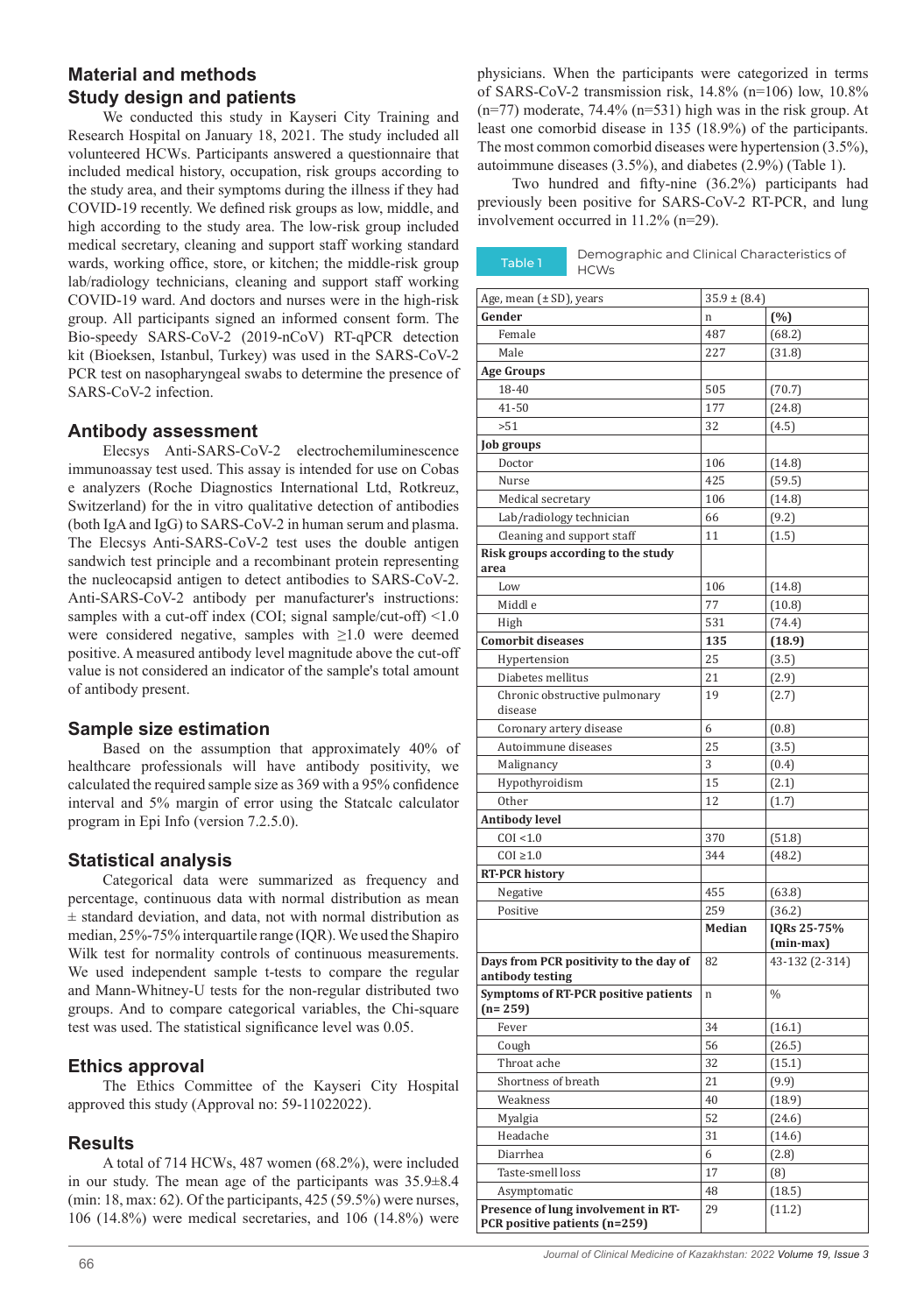| Comparison of clinical characteristics and<br>Table 2<br>antibody levels of HCWs                           |                                |                                |             |  |
|------------------------------------------------------------------------------------------------------------|--------------------------------|--------------------------------|-------------|--|
|                                                                                                            | Elecsys® Anti-SARS-CoV-2 test  |                                |             |  |
|                                                                                                            | Negative                       | Positive                       | p value     |  |
|                                                                                                            | Mean $(± SD)$                  | Mean $(\pm SD)$                |             |  |
| Age, year                                                                                                  | $35.6 \pm 8.3$                 | $36.2 \pm 8.4$                 | $0.338*$    |  |
|                                                                                                            | n(%)                           | n (%)                          |             |  |
| Gender                                                                                                     |                                |                                |             |  |
| Female                                                                                                     | 245 (50.3)                     | 242 (49.7)                     | 0.236       |  |
| Male                                                                                                       | 125 (55.1)                     | 102 (44.9)                     |             |  |
| <b>Age Groups</b>                                                                                          |                                |                                |             |  |
| 18-40                                                                                                      | 266 (52.7)                     | 239 (47.3)                     | 0.414       |  |
| 41-50                                                                                                      | 91 (51.4)                      | 86 (48.6)                      |             |  |
| > 51                                                                                                       | 13 (40.6)                      | 19 (59.4)                      |             |  |
| Job groups                                                                                                 |                                |                                |             |  |
| Doctor                                                                                                     | 58 (54.7)                      | 48 (45.3)                      | 0.522       |  |
| Nurse                                                                                                      | 212 (49.9)                     | 213 (50.1)                     |             |  |
| Medical secretary                                                                                          | 60 (56.6)                      | 46 (43.4)                      |             |  |
| Laborant/Radiology                                                                                         | 36 (54.5)                      | 30 (45.5)                      |             |  |
| technician                                                                                                 |                                |                                |             |  |
| Cleaning and support<br>staff                                                                              | 4(36.5)                        | 7 (63.6)                       |             |  |
| <b>Risk groups</b>                                                                                         |                                |                                |             |  |
| according to the                                                                                           |                                |                                |             |  |
| study area<br>Low                                                                                          | 60 (56.6)                      | 46 (43.4)                      | 0.556       |  |
| Middle                                                                                                     | 40 (51.9)                      | 37 (48.1)                      |             |  |
| High                                                                                                       | 270 (50.8)                     | 261 (49.2)                     |             |  |
| At least one                                                                                               |                                |                                |             |  |
| comorbid disease                                                                                           |                                |                                |             |  |
| Absent                                                                                                     | 295 (50.9)                     | 284 (49.1)                     | 0.335       |  |
| Presense                                                                                                   | 75 (55.6)                      | 60 (44.4)                      |             |  |
| <b>RT-PCR history</b>                                                                                      |                                |                                |             |  |
| Negative                                                                                                   | 233 (51.2)                     | 222 (48.8)                     | 0.664       |  |
| Positive                                                                                                   | 137 (52.9)                     | 122 (47.1)                     |             |  |
| Lung involvement<br>during COVID-19                                                                        |                                |                                |             |  |
| Absent                                                                                                     | 137 (59.6)                     | 93 (40.4)                      | ${}< 0.001$ |  |
| Presense                                                                                                   | 0(0)                           | 29 (100)                       |             |  |
|                                                                                                            | <b>Median (IQRs</b><br>25-75%) | <b>Median (IQRs</b><br>25-75%) |             |  |
| Days from PCR<br>positivity to the day of<br>antibody testing                                              | 101 (44-131)                   | 75.5 (43-134)                  | $0.426**$   |  |
| *p= Student's t-test<br>**p= Mann-Whitney U test<br>Other p values were calculated by the chi-square test. |                                |                                |             |  |

The median value of the time elapsed between the date of RT-PCR positivity and antibody measurement of the participants was 82 days (IQRs: 43-132). The most common symptoms were cough (26.5%), myalgia (24.6%), weakness (18.9%), fever (16.1%), headache (14.6%) and asymptomatic (18.5%) (Table 1).

Table 1 shows the Demographic and clinical characteristics of the HCWs.

370 (51.8%) HCWs's the antibody level was negative, and 344 (48.2%) was positive. While 47.1% (n=122) of the HCWs with positive RT-PCR were antibody positive, 48.8% (n=222) were negative (Table 2).

The antibody levels of the participants in terms of mean age and age groups, there was no statistically significant difference (p values 0.338 and 0.414, respectively). Also, there was no statistically significant difference in antibody levels by gender  $(p=0.236)$ . There was no significant difference between antibody positivity according to the presence of comorbidity and the risk groups ( $p=0.556$ ,  $p=0.335$ , respectively) (Table 2).

According to job groups, although the highest seroprevalence was in cleaning and support personnel (63.6%), no significant correlation was found between antibody levels and occupation (p=0.522) (Table 2).

The history of RT-PCR positivity and the time elapsed since RT-PCR positivity was not significant by antibody positivity  $(p= 0.664, p=0.426,$  respectively). There was a statistically significant difference between lung involvement and antibody positivity during Covid-19 infection  $(p=<0.001)$ . Antibody levels were positive in all HCWs (n=29) with lung involvement (Table 2).

#### **Discussion**

Covid-19 infection can manifest in different clinical pictures, including asymptomatic infection. Asymptomatic infection rates may vary in studies. In a systematic review, rates of asymptomatic infections ranged from 1.6% to 56.5% [5]. Approximately twenty percent of the HCWs had asymptomatic Covid-19 disease in our study.

A systematic review and meta-analysis study examined research published until August 2020, 47 studies covering 399265 people from 23 countries, SARS-CoV-2 seroprevalence in the general population ranges from 0.37% to 22.1%, with the pooled estimate reported as 3.38% [6]. In the study conducted in Boston in July 2020, there was a 5.5% IgG positivity, and 1.8% of people had mild Covid-19 symptoms, but they did not perform a test for diagnosis [7]. In the seroprevalence study conducted in the UK between May-June 2020 in HCWs, there was 31.6% antibody positivity [8]. In another survey conducted in April-May 2020, 1.6% SARS-CoV-2 seroprevalence was observed in 734 HCWs from 18 different centers [9]. In the study conducted in Belgium in April 2020, researchers measured IgG/IgM with the rapid test and found 6.4% IgG positivity in 3056 HCWs [10]. In our study, the seroprevalence of SARS-CoV-2 antibodies in HCWs was 48.2%. We can explain the high rate because our hospital serves as a tertiary level and the only pandemic hospital in the region.

The study at Hacettepe University between March and September 2020 showed a seropositivity rate of 7.4% of 774 HCWs. While seropositivity was 75.6% in HCWs diagnosed with COVID-19 by PCR or CT before the antibody test, this rate was 3.5% in HCWs not diagnosed with COVID-19 [11]. In a study conducted with 932 HCWs in three pandemic hospitals in Istanbul and Kocaeli in June 2020, seropositivity was 12.3%. The seropositivity HCWs who were previously diagnosed with PCR was 78.2%, while the rate was 2.7% in HCWs not diagnosed with COVID-19 [12]. Seroprevalence rates vary depending on factors such as the intensity of the pandemic region, working conditions of hospitals, date of the study. One reason for higher seroprevalence positivity than other studies is that our study was conducted later than others. The increased rate can be explained by the increase in HCWs encountering the Covid-19 infection.

Similar to other studies, we found no relationship between age, gender, and the presence of comorbidity in terms of SARS-CoV-2 antibody positivity [7,10,11].

When evaluated according to risk groups for the transmission of Covid-19 infection, in Mishra et al. [13], seropositivity was higher in the high-risk category. On the other hand, Hunter et al. [9] did not detect a difference between high and low contact risk groups. They attributed this to the effectiveness of personal protective equipment use. Alkurt et al. [12] found no difference between risk groups. In our study, there was no difference between risk groups, also.